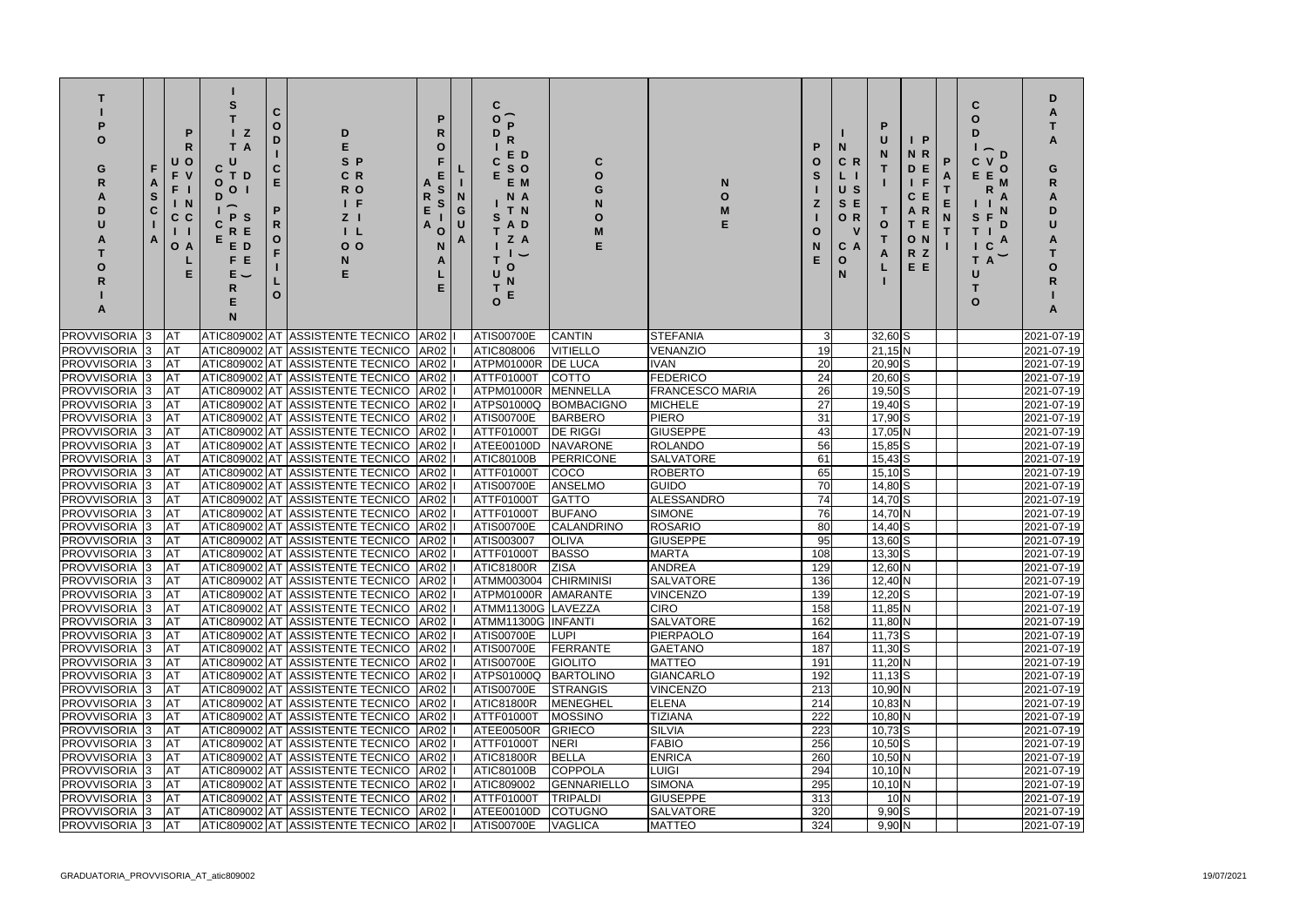| PROVVISORIA 3                                | <b>AT</b>              |  | ATIC809002 AT ASSISTENTE TECNICO AR02                                               |             | ATIS00700E               | <b>MESIANO</b>                    | <b>DINO</b>           | 335 | $9,80$ $S$             |   |  |
|----------------------------------------------|------------------------|--|-------------------------------------------------------------------------------------|-------------|--------------------------|-----------------------------------|-----------------------|-----|------------------------|---|--|
| <b>PROVVISORIA 3</b>                         | <b>AT</b>              |  | ATIC809002 AT ASSISTENTE TECNICO                                                    | <b>AR02</b> | ATTF01000T               | <b>BAIONE</b>                     | <b>ALBERTO</b>        | 339 | 9,80 N                 |   |  |
| <b>PROVVISORIA 3</b>                         | AT                     |  | ATIC809002 AT ASSISTENTE TECNICO                                                    | <b>AR02</b> | ATIS00700E               | MOLITIERNO                        | <b>CARMELA</b>        | 341 | 9,70S                  |   |  |
| PROVVISORIA 3                                | <b>AT</b>              |  | ATIC809002 AT ASSISTENTE TECNICO                                                    | <b>AR02</b> | ATIS004003               | PELLINO                           | <b>IMMACOLATA</b>     | 345 | $9,70$ N               |   |  |
| PROVVISORIA 3                                | <b>AT</b>              |  | ATIC809002 AT ASSISTENTE TECNICO                                                    | AR02        | ATEE00100D               | <b>SALA</b>                       | <b>LILLA</b>          | 347 | $9,70$ N               |   |  |
| PROVVISORIA <sup>1</sup> 3                   | <b>AT</b>              |  | ATIC809002 AT ASSISTENTE TECNICO                                                    | <b>AR02</b> | <b>ATIC81300N</b>        | <b>CIOLA</b>                      | <b>MIRKO</b>          | 349 | $9,70\overline{\rm N}$ |   |  |
| PROVVISORIA 3                                | <b>AT</b>              |  | ATIC809002 AT ASSISTENTE TECNICO                                                    | <b>AR02</b> | <b>ATIS00700E</b>        | <b>CASORZO</b>                    | <b>PAOLO</b>          | 356 | $9,60$ $S$             |   |  |
| PROVVISORIA 3                                | AT                     |  | ATIC809002 AT ASSISTENTE TECNICO                                                    | AR02        | ATPS01000Q               | BOCCACCIO                         | <b>SANTO</b>          | 359 | 9,60 N                 |   |  |
| <b>PROVVISORIA</b> 3                         | AT                     |  | ATIC809002 AT ASSISTENTE TECNICO                                                    | <b>AR02</b> | ATTF01000T               | <b>QUITADAMO</b>                  | <b>MATTEO</b>         | 365 | 9,60 N                 |   |  |
| PROVVISORIA <sup>1</sup> 3                   | AT                     |  | ATIC809002 AT ASSISTENTE TECNICO                                                    | AR02        | <b>ATIC81400D</b>        | VALITUTTO                         | <b>AURELIO</b>        | 373 | $9,50$ S               |   |  |
| PROVVISORIA <sup>1</sup> 3                   | AT                     |  | ATIC809002 AT ASSISTENTE TECNICO                                                    | AR02        | ATMM003004               | <b>RAUSA</b>                      | <b>SIMONE</b>         | 376 | $9,50$ S               |   |  |
| <b>PROVVISORIA 3</b>                         | <b>AT</b>              |  | ATIC809002 AT ASSISTENTE TECNICO                                                    | AR02        | <b>ATIS00700E</b>        | CARFAGNA                          | <b>FABIO</b>          | 377 | $9,50$ N               |   |  |
| <b>PROVVISORIA</b><br>-13                    | AT                     |  | ATIC809002 AT ASSISTENTE TECNICO                                                    | <b>AR02</b> | <b>ATTF01000T</b>        | <b>CAPILATO</b>                   | <b>CHRISTIAN</b>      | 401 | $9,40$ N               |   |  |
| PROVVISORIA <sup>1</sup> 3                   | AT                     |  | ATIC809002 AT ASSISTENTE TECNICO                                                    | AR02        | ATEE00100D               | PISANI                            | <b>CARMINE</b>        | 406 | $9,40$ N               |   |  |
| PROVVISORIA 3                                | AT                     |  | ATIC809002 AT ASSISTENTE TECNICO                                                    | AR02        | <b>ATIC81200T</b>        | <b>MELIS</b>                      | <b>STEFANIA</b>       | 409 | $9,33$ $S$             |   |  |
| PROVVISORIA <sup>1</sup> 3                   | AT                     |  | ATIC809002 AT ASSISTENTE TECNICO                                                    | AR02        | ATIS00600P               | <b>NAPOLITANO</b>                 | <b>LUCA</b>           | 434 | $9,20$ N               |   |  |
| PROVVISORIA 3                                | <b>AT</b>              |  | ATIC809002 AT ASSISTENTE TECNICO                                                    | <b>AR02</b> | ATIC80100B               | <b>ZANCHETTA</b>                  | <b>DIEGO</b>          | 450 | 9,10 N                 |   |  |
| PROVVISORIA 3                                | <b>AT</b>              |  | ATIC809002 AT ASSISTENTE TECNICO                                                    | AR02        | ATPM01000R               | MAZZARISI                         | <b>SIMONA</b>         | 460 | $9,10$ N               |   |  |
| <b>PROVVISORIA 3</b>                         | AT                     |  | ATIC809002 AT ASSISTENTE TECNICO                                                    | AR02        | ATIC811002               | <b>BADAGLIACCA</b>                | <b>GIANCARLO</b>      | 462 | $9,05$ $S$             | D |  |
| PROVVISORIA 3                                | <b>AT</b>              |  | ATIC809002 AT ASSISTENTE TECNICO                                                    | AR02        | ATIS00600P               | PALDINO                           | <b>GIUSEPPE</b>       | 467 | $9,03$ N               |   |  |
| <b>PROVVISORIA</b>                           | <b>AT</b>              |  | ATIC809002 AT ASSISTENTE TECNICO                                                    | AR02        | <b>ATIC81400D</b>        | <b>MONZEGLIO</b>                  | <b>MAURA</b>          | 470 | 9S                     |   |  |
| <b>PROVVISORIA</b>                           | <b>AT</b>              |  | ATIC809002 AT ASSISTENTE TECNICO                                                    | AR02        | <b>ATIC81400D</b>        | <b>SPIOTTA</b>                    | <b>MONICA</b>         | 473 | 9S                     |   |  |
| <b>PROVVISORIA</b> 3                         | <b>AT</b>              |  | ATIC809002 AT ASSISTENTE TECNICO                                                    | <b>AR02</b> | <b>ATTF01000T</b>        | FASANO                            | <b>DANIELE</b>        | 486 | 9N                     |   |  |
| PROVVISORIA 3                                | <b>J</b> AT            |  | ATIC809002 AT ASSISTENTE TECNICO                                                    | AR02        | ATEE00500R               | <b>SIRACA</b>                     | <b>DOMENICA</b>       | 489 | 8,93 S                 |   |  |
| PROVVISORIA 3                                | <b>J</b> AT            |  | ATIC809002 AT ASSISTENTE TECNICO                                                    | AR02        | ATIC810006               | SAMA'                             | <b>NICOLA</b>         | 491 | 8,93 N                 |   |  |
| PROVVISORIA <sup>1</sup> 3                   | <b>J</b> AT            |  | ATIC809002 AT ASSISTENTE TECNICO                                                    | <b>AR02</b> | <b>ATIS00700E</b>        | <b>COSTANZA</b>                   | <b>SALVATORE</b>      | 492 | 8,90 S                 |   |  |
| PROVVISORIA 3                                | AT                     |  | ATIC809002 AT ASSISTENTE TECNICO                                                    | <b>AR02</b> | ATIC815009               | <b>BRUNO</b>                      | GIANFRANCO            | 493 | 8,90 S                 |   |  |
| <b>PROVVISORIA 3</b>                         | <b>AT</b>              |  | ATIC809002 AT ASSISTENTE TECNICO                                                    | <b>AR02</b> | ATEE00100D               | <b>VITAGLIANO</b>                 | <b>SALVATORE</b>      | 500 | 8,90 N                 |   |  |
| <b>PROVVISORIA 3</b>                         | <b>J</b> AT            |  | ATIC809002 AT ASSISTENTE TECNICO                                                    | AR02        | <b>ATTF01000T</b>        | BELLOMO                           | <b>CLAUDIA</b>        | 507 | 8,85 N                 |   |  |
| PROVVISORIA<br>-13                           | <b>AT</b>              |  | ATIC809002 AT ASSISTENTE TECNICO                                                    | <b>AR02</b> | <b>ATTF01000T</b>        | <b>MASSASSO</b>                   | <b>MICHELE</b>        | 509 | $8,80$ $S$             |   |  |
| <b>PROVVISORIA 3</b>                         | <b>J</b> AT            |  | ATIC809002 AT ASSISTENTE TECNICO                                                    | <b>AR02</b> | <b>ATIS00700E</b>        | <b>AMATO</b>                      | <b>LUCA</b>           | 511 | $8,80$ N               |   |  |
| PROVVISORIA 3                                | AT                     |  | ATIC809002 AT ASSISTENTE TECNICO                                                    | <b>AR02</b> | ATIS004003               | <b>BENINATO</b>                   | <b>CORRADO</b>        | 516 | $8,80$ N               |   |  |
| PROVVISORIA <sup>1</sup> 3                   | <b>J</b> AT            |  | ATIC809002 AT ASSISTENTE TECNICO                                                    | AR02        | ATIC811002               | <b>PALOMBA</b>                    | <b>ANDREA</b>         | 527 | 8,70 S                 |   |  |
| PROVVISORIA 3                                | <b>AT</b>              |  | ATIC809002 AT ASSISTENTE TECNICO                                                    | AR02        | ATIC810006               | <b>RIZZETTO</b>                   | NICOLO'               | 540 | $8,70$ N               |   |  |
| <b>PROVVISORIA 3</b>                         | <b>AT</b>              |  | ATIC809002 AT ASSISTENTE TECNICO                                                    | <b>AR02</b> | ATIC81800R               | <b>ESPOSITO</b>                   | <b>FRANCESCO</b>      | 541 | 8,70 N                 |   |  |
| <b>PROVVISORIA 3</b>                         | <b>AT</b>              |  | ATIC809002 AT ASSISTENTE TECNICO                                                    | AR02        | ATPS01000Q               | SANDRI                            | <b>MARCO</b>          | 544 | 8,70 N                 |   |  |
| <b>PROVVISORIA</b> 13                        |                        |  | ATIC809002 AT ASSISTENTE TECNICO AR02 II                                            |             | ATTF01000T               | <b>ICAVALLARO</b>                 | <b>AGOSTINO</b>       | 545 | $8,70\,N$              |   |  |
| <b>PROVVISORIA</b> 3                         | -IA I<br><b>JAT</b>    |  | ATIC809002 AT ASSISTENTE TECNICO  AR02                                              |             | <b>ATIC80100B</b>        | <b>CAFASSO</b>                    | <b>PAOLO</b>          | 549 | $8,67$ N               |   |  |
| <b>PROVVISORIA</b> 3                         | <b>JAT</b>             |  | ATIC809002 AT ASSISTENTE TECNICO  AR02  I                                           |             | <b>ATIS00700E</b>        | <b>SALATINO</b>                   | <b>ANTONIO</b>        | 580 | $8,50$ S               |   |  |
| <b>PROVVISORIA</b> 3                         | <b>JAT</b>             |  | ATIC809002 AT ASSISTENTE TECNICO AR02 II                                            |             | <b>ATEE00100D</b>        | <b>BONELLI</b>                    | <b>DOMENICO</b>       | 605 | $8,40$ N               |   |  |
| <b>PROVVISORIA</b> 3                         | <b>JAT</b>             |  | ATIC809002 AT ASSISTENTE TECNICO AR02  I                                            |             | <b>ATIC81400D</b>        | <b>CARUSO</b>                     | <b>ANTONIO</b>        | 621 | 8,30 S                 |   |  |
| <b>PROVVISORIA</b> 3                         | <b>JAT</b>             |  | ATIC809002 AT ASSISTENTE TECNICO AR02                                               |             | ATIC80500P               | <b>PIA</b>                        | <b>MATTEO</b>         | 627 | $8,30$ N               |   |  |
| <b>PROVVISORIA</b> 3                         | <b>JAT</b>             |  | ATIC809002 AT ASSISTENTE TECNICO   AR02                                             |             | ATIC81800R               | <b>PETITO</b>                     | <b>FILIPPO</b>        | 631 | $8,30$ N               |   |  |
| <b>PROVVISORIA</b> 3                         | <b>JAT</b>             |  | ATIC809002 AT ASSISTENTE TECNICO  AR02  I                                           |             | ATIC808006               | SANTANGELO                        | <b>ROBERTO</b>        | 634 | $8,30$ N               |   |  |
| <b>PROVVISORIA 3</b>                         | <b>JAT</b>             |  | ATIC809002 AT ASSISTENTE TECNICO  AR02  I                                           |             | <b>ATIC80100B</b>        | PENTANGELO                        | <b>GIOVANNI</b>       | 643 | $8,20$ N               |   |  |
| <b>PROVVISORIA 3</b>                         | <b>JAT</b>             |  | ATIC809002 AT ASSISTENTE TECNICO   AR02   I                                         |             | ATEE00100D               | PAGLIUSO                          | <b>ANDREA</b>         | 644 | $8,20$ N               |   |  |
| <b>PROVVISORIA 3</b>                         | <b>JAT</b>             |  | ATIC809002 AT ASSISTENTE TECNICO AR02                                               |             | ATTF01000T               | <b>RAGUSA</b>                     | <b>ALESSIO</b>        | 655 | $8,20$ N               |   |  |
| <b>PROVVISORIA</b> 3                         | <b>JAT</b>             |  | ATIC809002 AT ASSISTENTE TECNICO AR02 II                                            |             | <b>ATPS01000Q</b>        | SCOLA                             | <b>SIMONE</b>         | 658 | $8,20$ N               |   |  |
| <b>PROVVISORIA 3</b>                         | <b>JAT</b>             |  | ATIC809002 AT ASSISTENTE TECNICO AR02                                               |             | ATTF01000T               | MENNELLA                          | GIANFRANCO            | 667 | $8,20$ N               |   |  |
| <b>PROVVISORIA 3</b>                         | <b>AT</b>              |  | ATIC809002 AT ASSISTENTE TECNICO AR02                                               |             | <b>ATIC81300N</b>        | <b>MARRONE</b>                    | <b>FILIPPO</b>        | 670 | 8,15 N                 |   |  |
| <b>PROVVISORIA 3</b>                         | <b>AT</b>              |  | ATIC809002 AT ASSISTENTE TECNICO AR02                                               |             | <b>ATIS00700E</b>        | <b>MARCHESINI</b>                 | <b>MATTEO</b>         | 700 | 8S                     |   |  |
|                                              |                        |  | ATIC809002 AT ASSISTENTE TECNICO   AR02                                             |             | <b>ATIC817001</b>        | <b>ALFANO</b>                     | <b>GIUSEPPE MARIA</b> | 724 | 8N                     |   |  |
| <b>PROVVISORIA 3</b><br><b>PROVVISORIA 3</b> | <b>AT</b>              |  |                                                                                     |             |                          |                                   | <b>MICHELE</b>        | 734 | $7,95$ $S$             |   |  |
| <b>PROVVISORIA</b> 3                         | <b>AT</b><br><b>AT</b> |  | ATIC809002 AT ASSISTENTE TECNICO  AR02  <br>ATIC809002 AT ASSISTENTE TECNICO   AR02 |             | ATEE00500R<br>ATPM01000R | <b>TUCCITTO</b><br><b>CERRUTI</b> | <b>MASSIMO</b>        | 736 | 7,93 S                 |   |  |
| <b>PROVVISORIA</b> 3                         | <b>JAT</b>             |  | ATIC809002 AT ASSISTENTE TECNICO   AR02                                             |             | ATIC81800R               | <b>CHIRMINISI</b>                 | <b>EVARISTO</b>       | 754 | $7,85$ $S$             |   |  |
|                                              |                        |  |                                                                                     |             |                          |                                   |                       |     |                        |   |  |
| PROVVISORIA 3                                | <b>JAT</b>             |  | ATIC809002 AT ASSISTENTE TECNICO AR02  I                                            |             | <b>ATTF01000T</b>        | <b>CARNEMOLLA</b>                 | <b>CORRADO</b>        | 756 | 7,85 N                 |   |  |

|                                                               |   | 2021-07-19       |
|---------------------------------------------------------------|---|------------------|
|                                                               |   | 2021-07-19       |
|                                                               |   | 2021-07-19       |
|                                                               |   | 2021-07-19       |
|                                                               |   | 2021-07-19       |
|                                                               |   | 2021-07-19       |
|                                                               |   | 2021-07-19       |
|                                                               |   | 2021-07-19       |
|                                                               |   | 2021-07-19       |
|                                                               |   | 2021-07-19       |
|                                                               | V | 2021-07-19       |
|                                                               |   | 2021-07-19       |
| $\overline{\mathsf{N}}$                                       |   | 2021-07-19       |
| $\overline{\mathsf{N}}$                                       |   | 2021-07-19       |
| $\overline{\mathsf{S}}$                                       |   | 2021-07-19       |
| N                                                             |   | 2021-07-19       |
| N                                                             |   | 2021-07-19       |
|                                                               |   | 2021-07-19       |
|                                                               | D | 2021-07-19       |
|                                                               |   | 2021-07-19       |
|                                                               |   | 2021-07-19       |
|                                                               |   |                  |
|                                                               |   | 2021-07-19       |
|                                                               |   | 2021-07-19       |
|                                                               |   | 2021-07-19       |
|                                                               |   | 2021-07-19       |
|                                                               |   | 2021-07-19       |
|                                                               |   | 2021-07-19       |
| $\overline{\mathsf{N}}$                                       |   | 2021-07-19       |
| $\overline{\sf N}$                                            |   | 2021-07-19       |
| $\overline{\mathsf{S}}$                                       |   | 2021-07-19       |
| $\overline{\mathsf{N}}$                                       |   | 2021-07-19       |
| $\overline{\mathsf{N}}$                                       |   | 2021-07-19       |
| $\overline{\mathsf{s}}$                                       |   | 2021-07-19       |
| N                                                             |   | 2021-07-19       |
| $\overline{\mathsf{N}}$                                       |   | 2021-07-19       |
| $\overline{\mathsf{N}}$                                       |   | 2021-07-19       |
| $\overline{\mathsf{N}}$                                       |   | 2021-07-19       |
|                                                               |   | 2021-07-19       |
|                                                               |   | 2021-07-19       |
|                                                               |   | 2021-07-19       |
| Z   Z   Z   Z   (0   Z   (0   Z                               |   | 2021-07-19       |
|                                                               |   | 2021-07-19       |
|                                                               |   | 2021-07-19       |
|                                                               |   | 2021-07-19       |
|                                                               |   | 2021-07-19       |
|                                                               |   | 2021-07-19       |
| $\overline{\mathsf{N}}$                                       |   | 2021-07-19       |
| $\overline{\mathsf{N}}$                                       |   | 2021-07-19       |
|                                                               |   | 2021-07-19       |
|                                                               |   | 2021-07-19       |
|                                                               |   | $2021 - 07 - 19$ |
|                                                               |   | 2021-07-19       |
|                                                               |   | 2021-07-19       |
|                                                               |   | $2021 - 07 - 19$ |
|                                                               |   | 2021-07-19       |
| $\frac{1}{2}$ o $\frac{1}{2}$ o $\frac{1}{2}$ o $\frac{1}{2}$ |   | 2021-07-19       |
|                                                               |   |                  |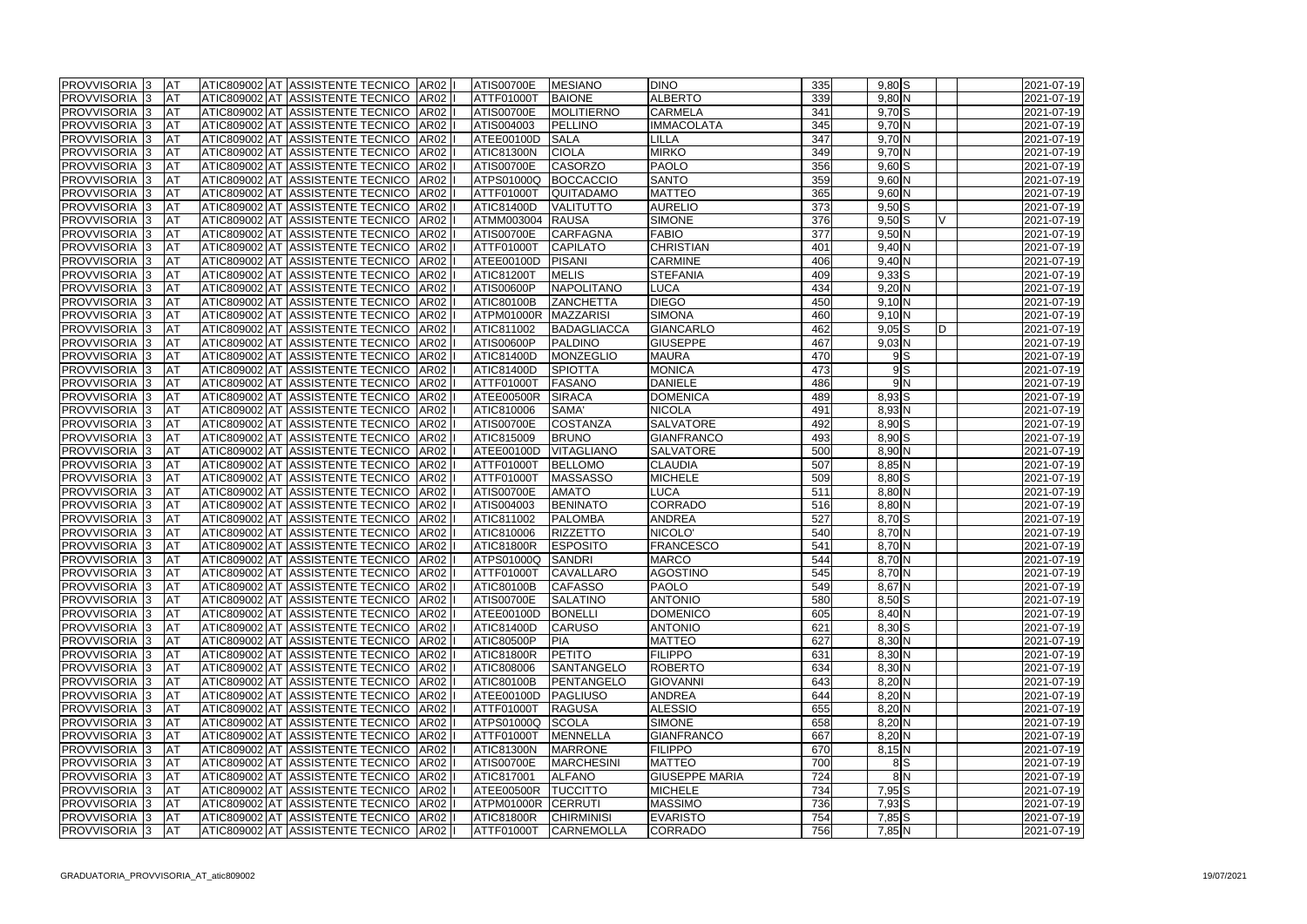| <b>PROVVISORIA</b> 3       | <b>AT</b>   |  | ATIC809002 AT ASSISTENTE TECNICO   AR02   I |             | <b>ATIS00700E</b>   | MICILUZZO             | <b>SALVATORE</b>        | 775  | 7,77 N                    |       | ID |
|----------------------------|-------------|--|---------------------------------------------|-------------|---------------------|-----------------------|-------------------------|------|---------------------------|-------|----|
| <b>PROVVISORIA 3</b>       | <b>AT</b>   |  | ATIC809002 AT ASSISTENTE TECNICO            | AR02   I    | <b>ATIS00700E</b>   | <b>GARLISI</b>        | <b>GABRIELE CARMELO</b> | 782  | 7,70 N                    |       |    |
| <b>PROVVISORIA 3</b>       | <b>J</b> AT |  | ATIC809002 AT ASSISTENTE TECNICO            | <b>AR02</b> | <b>ATTF01000T</b>   | <b>LELLA</b>          | <b>FRANCESCO</b>        | 785  | 7,70 N                    |       |    |
| <b>PROVVISORIA 3</b>       | <b>AT</b>   |  | ATIC809002 AT ASSISTENTE TECNICO            | <b>AR02</b> | ATIS003007          | <b>CETRARO</b>        | <b>MARTINA</b>          | 788  | 7,70 N                    |       |    |
| PROVVISORIA 3              | <b>AT</b>   |  | ATIC809002 AT ASSISTENTE TECNICO            | AR02        | ATTF01000T          | <b>LAMATTINA</b>      | ALESSANDRO              | 799  | 7,70 N                    |       |    |
| <b>PROVVISORIA 3</b>       | <b>AT</b>   |  | ATIC809002 AT ASSISTENTE TECNICO            | <b>AR02</b> | ATEE00100D          | <b>CETRARO</b>        | <b>ROBERTO</b>          | 806  | 7,67 N                    |       |    |
| PROVVISORIA 3              | <b>AT</b>   |  | ATIC809002 AT ASSISTENTE TECNICO            | <b>AR02</b> | ATEE00100D          | <b>MARZANO</b>        | <b>GIUSEPPE</b>         | 812  | 7,60 S                    |       |    |
| PROVVISORIA <sup>1</sup> 3 | <b>AT</b>   |  | ATIC809002 AT ASSISTENTE TECNICO            | AR02        | ATEE00100D          | SAPORITO              | <b>GIUSEPPE</b>         | 814  | 7,60 S                    |       |    |
| PROVVISORIA 3              | <b>AT</b>   |  | ATIC809002 AT ASSISTENTE TECNICO            | <b>AR02</b> | <b>ATIS00200B</b>   | <b>CUSIMANO</b>       | <b>GIUSEPPE</b>         | 819  | 7,60 S                    |       |    |
| PROVVISORIA 3              | <b>J</b> AT |  | ATIC809002 AT ASSISTENTE TECNICO            | AR02        | ATEE00100D          | <b>DE CONTE</b>       | ALESSANDRO              | 825  | 7,60 N                    |       |    |
| PROVVISORIA 3              | <b>AT</b>   |  | ATIC809002 AT ASSISTENTE TECNICO            | <b>AR02</b> | <b>ATTF01000T</b>   | <b>CARANO</b>         | <b>STEFANO</b>          | 832  | 7,60 N                    |       |    |
| <b>PROVVISORIA</b> 3       | <b>AT</b>   |  | ATIC809002 AT ASSISTENTE TECNICO            | AR02        | <b>ATIS00700E</b>   | <b>MASCIANGELO</b>    | <b>CARLO ALBERTO</b>    | 838  | 7,60 N                    |       |    |
| PROVVISORIA 3              | <b>AT</b>   |  | ATIC809002 AT ASSISTENTE TECNICO            | AR02        | ATTF01000T          | <b>BONFIGLIO</b>      | <b>SALVATORE</b>        | 841  | 7,60 N                    |       |    |
| <b>PROVVISORIA 3</b>       | <b>J</b> AT |  | ATIC809002 AT ASSISTENTE TECNICO            | <b>AR02</b> | ATTF01000T          | <b>SCOPELLITI</b>     | <b>VINCENZO</b>         | 843  | 7,60 N                    |       |    |
| PROVVISORIA 3              | <b>AT</b>   |  | ATIC809002 AT ASSISTENTE TECNICO            | AR02        | ATIC810006          | POLICASTRO            | <b>COSIMO</b>           | 845  | 7,60 N                    |       |    |
| <b>PROVVISORIA 3</b>       | <b>AT</b>   |  | ATIC809002 AT ASSISTENTE TECNICO            | AR02        | ATEE00100D          | <b>BRILLANTE</b>      | <b>DOMENICO</b>         | 846  | $7,55$ $S$                |       |    |
|                            |             |  |                                             |             |                     | <b>VIGLIANISI</b>     | <b>ROMINA</b>           | 847  |                           |       |    |
| PROVVISORIA 3              | AT          |  | ATIC809002 AT ASSISTENTE TECNICO            | AR02        | <b>ATIC81800R</b>   |                       |                         |      | $7,50$ $S$                |       |    |
| PROVVISORIA <sup>1</sup> 3 | <b>AT</b>   |  | ATIC809002 AT ASSISTENTE TECNICO            | AR02        | ATIS003007          | <b>D'URSO</b>         | <b>PIETRO</b>           | 865  | 7,50 N                    |       |    |
| PROVVISORIA <sup>1</sup> 3 | <b>AT</b>   |  | ATIC809002 AT ASSISTENTE TECNICO            | <b>AR02</b> | <b>ATIC81800R</b>   | <b>BERLINGHIERI</b>   | <b>RITA</b>             | 869  | $7,47$ N                  |       |    |
| PROVVISORIA 3              | <b>AT</b>   |  | ATIC809002 AT ASSISTENTE TECNICO            | AR02        | ATTF01000T          | PERRI                 | <b>FRANCESCO</b>        | 874  | $7,42$ $S$                |       |    |
| <b>PROVVISORIA 3</b>       | AT          |  | ATIC809002 AT ASSISTENTE TECNICO            | AR02        | ATIC80500P          | <b>RODOFILI</b>       | <b>VINCENZO</b>         | 877  | $7,40$ S                  |       |    |
| <b>PROVVISORIA 3</b>       | <b>AT</b>   |  | ATIC809002 AT ASSISTENTE TECNICO            | AR02        | ATIS00700E          | <b>CORRADO</b>        | <b>ANTONIO</b>          | 882  | 7,40 N                    |       |    |
| <b>PROVVISORIA 3</b>       | <b>AT</b>   |  | ATIC809002 AT ASSISTENTE TECNICO            | AR02        | ATMM11300G RISSONE  |                       | <b>EMANUEL</b>          | 883  | 7,40 N                    |       |    |
| <b>PROVVISORIA</b>         | <b>AT</b>   |  | ATIC809002 AT ASSISTENTE TECNICO            | AR02        | ATIC816005          | <b>SCHILLACI</b>      | ALEXANDER               | 887  | 7,40 N                    |       |    |
| PROVVISORIA <sup>1</sup> 3 | <b>AT</b>   |  | ATIC809002 AT ASSISTENTE TECNICO            | <b>AR02</b> | <b>ATIC80100B</b>   | <b>PAVAN</b>          | <b>ANDREA</b>           | 895  | 7,40 N                    |       |    |
| PROVVISORIA 3              | <b>AT</b>   |  | ATIC809002 AT ASSISTENTE TECNICO            | AR02        | <b>ATIS003007</b>   | <b>CREACO</b>         | <b>LUCA</b>             | 896  | 7,40 N                    |       |    |
| PROVVISORIA 3              | <b>J</b> AT |  | ATIC809002 AT ASSISTENTE TECNICO            | AR02        | <b>ATEE00100D</b>   | <b>CESARANO</b>       | <b>CIRO</b>             | 907  | $7,33$ $S$                |       |    |
| <b>PROVVISORIA 3</b>       | <b>J</b> AT |  | ATIC809002 AT ASSISTENTE TECNICO            | <b>AR02</b> | <b>ATIS00700E</b>   | <b>VELLA</b>          | <b>DANIELE</b>          | 910  | $7,30$ S                  |       |    |
| PROVVISORIA 3              | <b>J</b> AT |  | ATIC809002 AT ASSISTENTE TECNICO            | <b>AR02</b> | <b>ATIS00700E</b>   | <b>DE LUCA</b>        | LUIGI                   | 915  | 7,30 N                    |       |    |
| <b>PROVVISORIA 3</b>       | <b>AT</b>   |  | ATIC809002 AT ASSISTENTE TECNICO            | <b>AR02</b> | <b>ATIC80600E</b>   | <b>CICCONE</b>        | <b>VINCENZO</b>         | 917  | 7,30 N                    |       |    |
| <b>PROVVISORIA 3</b>       | <b>J</b> AT |  | ATIC809002 AT ASSISTENTE TECNICO            | <b>AR02</b> | ATTF01000T          | ANATRIELLO            | <b>CRESCENZO</b>        | 920  | 7,30 N                    |       |    |
| PROVVISORIA 3              | <b>AT</b>   |  | ATIC809002 AT ASSISTENTE TECNICO            | <b>AR02</b> | ATMM003004          | MAIOLO                | <b>FABIO</b>            | 926  | $7,30$ N                  |       |    |
| <b>PROVVISORIA 3</b>       | <b>J</b> AT |  | ATIC809002 AT ASSISTENTE TECNICO            | <b>AR02</b> | ATEE00100D          | GRECO                 | <b>EMILIO CATALDO</b>   | 940  | $7,22$ S                  |       |    |
| <b>PROVVISORIA 3</b>       | <b>AT</b>   |  | ATIC809002 AT ASSISTENTE TECNICO            | <b>AR02</b> | ATIS00700E          | <b>ALFIERI</b>        | <b>MARIO</b>            | 947  | 7,20 N                    |       |    |
| PROVVISORIA 3              | <b>J</b> AT |  | ATIC809002 AT ASSISTENTE TECNICO            | AR02        | <b>ATIS00600P</b>   | <b>IMENEO</b>         | <b>ANDREA</b>           | 949  | 7,20 N                    |       |    |
| <b>PROVVISORIA 3</b>       | <b>AT</b>   |  | ATIC809002 AT ASSISTENTE TECNICO AR02       |             | ATEE00500R          | BEVILACQUA            | <b>CATALDO</b>          | 959  | 7,20 N                    |       |    |
| PROVVISORIA 3              | AT          |  | ATIC809002 AT ASSISTENTE TECNICO AR02  I    |             | ATPS01000Q DE LUCIA |                       | <b>SANTA</b>            | 962  | $7,20$ N                  |       |    |
| <b>PROVVISORIA</b> 3       | <b>JAT</b>  |  | ATIC809002 AT ASSISTENTE TECNICO AR02 II    |             | ATTF01000T          | <b>MISIANO</b>        | <b>MIRKO</b>            | 963  | $7,20$ N                  |       |    |
| <b>PROVVISORIA</b> 3       | <b>AT</b>   |  | ATIC809002 AT ASSISTENTE TECNICO   AR02     |             | ATIS00700E          | <b>ALAIMO</b>         | <b>SILVIO</b>           | 964  | $7,20$ N                  |       |    |
| <b>PROVVISORIA 3</b>       | <b>JAT</b>  |  | ATIC809002 AT ASSISTENTE TECNICO   AR02     |             | ATEE00100D          | CARLUCCI              | <b>MICHELE</b>          | 971  | $7,17$ N                  |       |    |
| <b>PROVVISORIA 3</b>       | <b>AT</b>   |  | ATIC809002 AT ASSISTENTE TECNICO   AR02     |             | ATEE00500R          | <b>FILIZZOLO</b>      | ALESSANDRO              | 982  | $7,10$ S                  |       |    |
| <b>PROVVISORIA 3</b>       | <b>AT</b>   |  | ATIC809002 AT ASSISTENTE TECNICO AR02       |             | ATIC810006          | <b>SARDO</b>          | <b>VALENTINA</b>        | 983  | $7,10$ S                  |       |    |
| <b>PROVVISORIA</b> 3       | <b>JAT</b>  |  | ATIC809002 AT ASSISTENTE TECNICO   AR02     |             | ATPS01000Q          | SCOLA                 | <b>EMANUELE</b>         | 993  | $7,10$ N                  |       |    |
| <b>PROVVISORIA</b> 3       | <b>JAT</b>  |  | ATIC809002 AT ASSISTENTE TECNICO   AR02     |             | ATEE00500R          | FERRARO               | <b>MICHELE</b>          | 1001 |                           | 7S    |    |
| <b>PROVVISORIA 3</b>       | <b>JAT</b>  |  | ATIC809002 AT ASSISTENTE TECNICO   AR02     |             | <b>ATIC817001</b>   | <b>IMPALA</b>         | <b>DAVIDE</b>           | 1002 |                           | 7S    |    |
| <b>PROVVISORIA</b> 3       | <b>JAT</b>  |  | ATIC809002 AT ASSISTENTE TECNICO  AR02  I   |             | ATTF01000T          | <b>TROISI</b>         | <b>AGOSTINO</b>         | 1004 |                           | $7$ S |    |
| <b>PROVVISORIA 3</b>       | <b>JAT</b>  |  | ATIC809002 AT ASSISTENTE TECNICO  AR02      |             | ATEE00100D          | <b>BISCARDI</b>       | <b>GIOVANNI</b>         | 1010 |                           | 7N    |    |
| <b>PROVVISORIA 3</b>       | <b>JAT</b>  |  | ATIC809002 AT ASSISTENTE TECNICO AR02       |             | ATIS004003          | <b>MIHAIUC</b>        | <b>MATTEO IONUT</b>     | 1012 |                           | 7N    |    |
| <b>PROVVISORIA 3</b>       | <b>JAT</b>  |  | ATIC809002 AT ASSISTENTE TECNICO AR02       |             |                     | ATMM11300G MERCATANTE | <b>GIUSEPPE</b>         | 1026 |                           | 7N    |    |
| <b>PROVVISORIA 3</b>       | <b>JAT</b>  |  | ATIC809002 AT ASSISTENTE TECNICO   AR02   I |             | ATIS00700E          | <b>CASCINO</b>        | <b>FEDERICA</b>         | 1038 |                           | 7N    |    |
| <b>PROVVISORIA 3</b>       | <b>JAT</b>  |  | ATIC809002 AT ASSISTENTE TECNICO AR02       |             | ATEE00100D          | <b>VENIA</b>          | <b>GRAZIANO</b>         | 1043 |                           | 7N    |    |
| <b>PROVVISORIA 3</b>       | <b>AT</b>   |  | ATIC809002 AT ASSISTENTE TECNICO AR02       |             | <b>ATIS00700E</b>   | <b>PALMAS</b>         | <b>PAOLO</b>            | 1051 | $6,93$ N                  |       |    |
| <b>PROVVISORIA 3</b>       | <b>AT</b>   |  | ATIC809002 AT ASSISTENTE TECNICO AR02       |             | ATTF01000T          | <b>CHIAPPONE</b>      | <b>CATERINA</b>         | 1054 | $6,93\overline{\text{N}}$ |       |    |
| <b>PROVVISORIA 3</b>       | <b>AT</b>   |  | ATIC809002 AT ASSISTENTE TECNICO   AR02     |             | <b>ATIC817001</b>   | <b>AMATRUDA</b>       | <b>ANTONIO</b>          | 1060 | $6,90$ N                  |       |    |
| <b>PROVVISORIA 3</b>       | <b>AT</b>   |  | ATIC809002 AT ASSISTENTE TECNICO   AR02     |             | ATEE00100D          | <b>SACCAVINO</b>      | <b>FEDELE</b>           | 1063 | $6,90$ N                  |       |    |
|                            |             |  |                                             |             |                     |                       | <b>MARCELLO</b>         |      |                           |       |    |
| <b>PROVVISORIA</b> 3       | <b>JAT</b>  |  | ATIC809002 AT ASSISTENTE TECNICO   AR02     |             | ATPS01000Q          | <b>DI MANNO</b>       |                         | 1067 | $6,90$ N                  |       |    |

| N                                                  | D | 2021-07-19       |
|----------------------------------------------------|---|------------------|
| $\overline{\mathsf{N}}$                            |   | 2021-07-19       |
|                                                    |   | 2021-07-19       |
|                                                    |   | 2021-07-19       |
|                                                    |   | 2021-07-19       |
|                                                    |   | 2021-07-19       |
|                                                    |   | 2021-07-19       |
|                                                    |   | 2021-07-19       |
| z  0  0  0  2  2                                   |   | 2021-07-19       |
|                                                    |   | 2021-07-19       |
| $\overline{\mathsf{N}}$                            |   | 2021-07-19       |
| $\overline{\mathsf{N}}$                            |   | 2021-07-19       |
| N                                                  |   | 2021-07-19       |
| $\overline{\mathsf{N}}$                            |   | 2021-07-19       |
| $\overline{\mathsf{N}}$                            |   | 2021-07-19       |
|                                                    |   | 2021-07-19       |
| $rac{S}{S}$                                        |   | 2021-07-19       |
|                                                    |   | 2021-07-19       |
|                                                    |   | 2021-07-19       |
|                                                    |   | 2021-07-19       |
| 22220022                                           |   | 2021-07-19       |
|                                                    |   | 2021-07-19       |
|                                                    |   | 2021-07-19       |
|                                                    |   | 2021-07-19       |
|                                                    |   | 2021-07-19       |
|                                                    |   | 2021-07-19       |
| $rac{N}{S}$                                        |   | 2021-07-19       |
|                                                    |   | 2021-07-19       |
| $\frac{\text{S}}{\text{N}}$                        |   | 2021-07-19       |
|                                                    |   | 2021-07-19       |
| $\overline{\mathsf{N}}$<br>$\overline{\mathsf{N}}$ |   | 2021-07-19       |
| N                                                  |   | 2021-07-19       |
|                                                    |   | $2021 - 07 - 19$ |
| $\overline{\mathsf{S}}$<br>N                       |   | 2021-07-19       |
|                                                    |   | 2021-07-19       |
| $\overline{\mathsf{N}}$<br>Ñ                       |   | 2021-07-19       |
|                                                    |   |                  |
| $\overline{\mathsf{N}}$                            |   | 2021-07-19       |
|                                                    |   | 2021-07-19       |
|                                                    |   | 2021-07-19       |
|                                                    |   | 2021-07-19       |
| z 2  0  0  2  0  0  2  2                           |   | 2021-07-19       |
|                                                    |   | 2021-07-19       |
|                                                    |   | 2021-07-19       |
|                                                    |   | 2021-07-19       |
|                                                    |   | 2021-07-19       |
|                                                    |   | 2021-07-19       |
|                                                    |   | 2021-07-19       |
|                                                    |   | 2021-07-19       |
| $\overline{\mathsf{N}}$                            |   | 2021-07-19       |
| $\overline{\mathsf{N}}$                            |   | 2021-07-19       |
| Z Z Z Z                                            |   | $2021 - 07 - 19$ |
|                                                    |   | 2021-07-19       |
|                                                    |   | 2021-07-19       |
|                                                    |   | 2021-07-19       |
|                                                    |   | 2021-07-19       |
|                                                    |   | 2021-07-19       |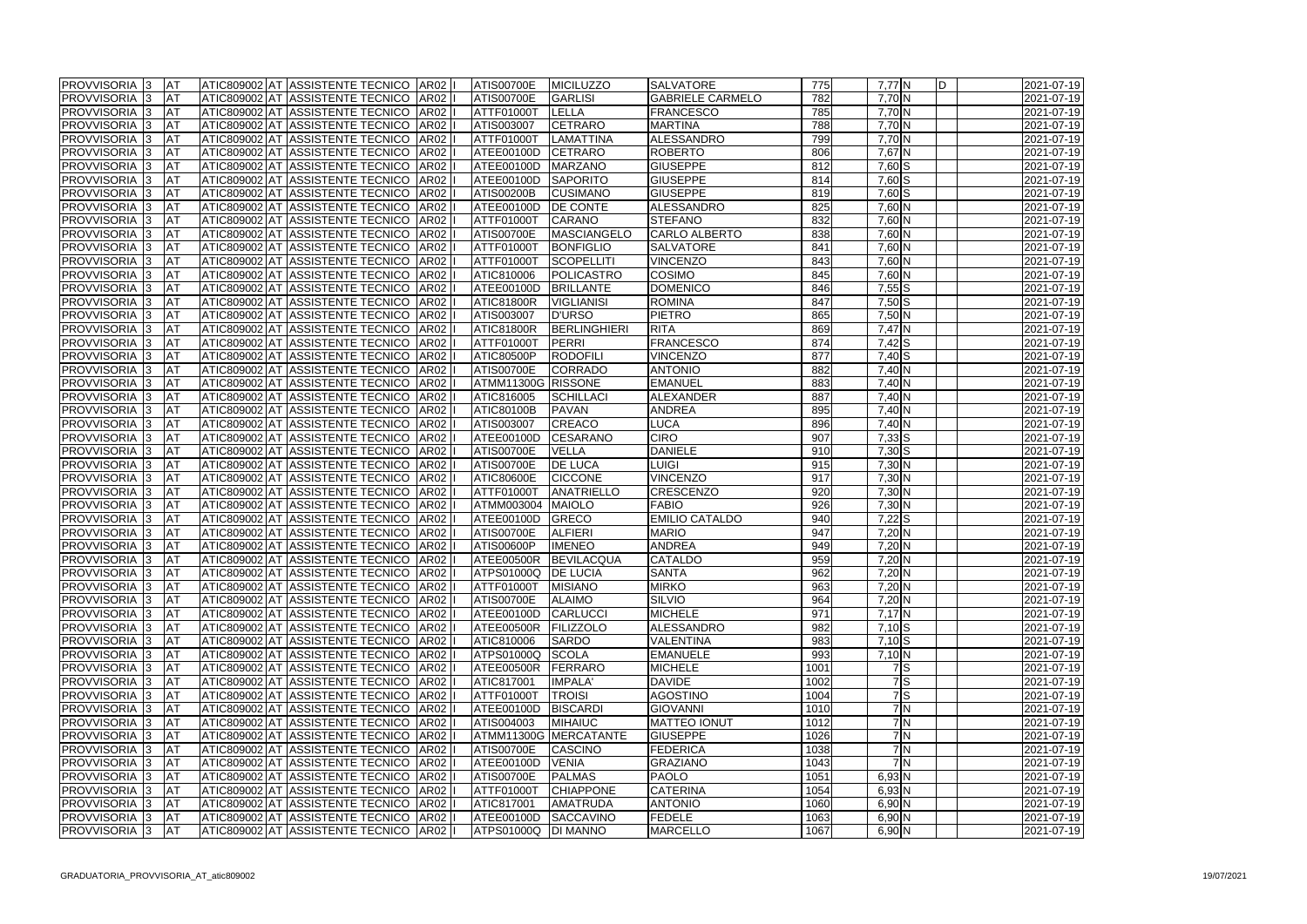| <b>PROVVISORIA 13</b>    | <b>JAT</b>  |  | ATIC809002 AT ASSISTENTE TECNICO  AR02   |             | ATIS00700E        | <b>LUPO</b>         | <b>VINCENZO</b>          | 1069 | $6,90$ N               |  |
|--------------------------|-------------|--|------------------------------------------|-------------|-------------------|---------------------|--------------------------|------|------------------------|--|
| <b>PROVVISORIA 3</b>     | <b>I</b> AT |  | ATIC809002 AT ASSISTENTE TECNICO         | <b>AR02</b> | <b>ATTF01000T</b> | <b>VITALE</b>       | <b>VINCENZO</b>          | 1083 | $6,80$ $S$             |  |
| PROVVISORIA 3            | <b>JAT</b>  |  | ATIC809002 AT ASSISTENTE TECNICO         | <b>AR02</b> | ATIC817001        | MARULLO             | <b>SALVATORE</b>         | 1086 | $6,80$ N               |  |
| PROVVISORIA 3            | <b>JAT</b>  |  | ATIC809002 AT ASSISTENTE TECNICO         | AR02        | ATEE00500R        | <b>CARATTI</b>      | <b>STEFANO</b>           | 1087 | $6,80$ N               |  |
| PROVVISORIA 3            | <b>IAT</b>  |  | ATIC809002 AT ASSISTENTE TECNICO         | AR02        | <b>ATTF01000T</b> | AVANTAGGIATO        | <b>TIZIANO</b>           | 1093 | 6,80 N                 |  |
| <b>PROVVISORIA 3</b>     | <b>I</b> AT |  | ATIC809002 AT ASSISTENTE TECNICO         | AR02        | ATEE00100D        | <b>IMPROTA</b>      | <b>GENNARO</b>           | 1094 | $6,80$ N               |  |
| PROVVISORIA 3            | IAT         |  | ATIC809002 AT ASSISTENTE TECNICO         | AR02        | <b>ATIS00700E</b> | <b>DE LUCIA</b>     | NICOLO'                  | 1096 | $6,80$ N               |  |
| <b>PROVVISORIA</b> 3     | <b>JAT</b>  |  | ATIC809002 AT ASSISTENTE TECNICO         | <b>AR02</b> | <b>ATTF01000T</b> | GULISANO            | ALESSANDRO CONCETTO      | 1097 | $6,80$ N               |  |
| <b>PROVVISORIA 3</b>     | <b>JAT</b>  |  | ATIC809002 AT ASSISTENTE TECNICO         | AR02        | <b>ATIC80100B</b> | MIRACOLO            | <b>ALESSIO</b>           | 1098 | $6,80$ N               |  |
| PROVVISORIA 3            | <b>I</b> AT |  | ATIC809002 AT ASSISTENTE TECNICO         | AR02        | ATIC80100B        | <b>SELVA</b>        | <b>SARA</b>              | 1099 | $6,80$ N               |  |
| PROVVISORIA 3            | <b>JAT</b>  |  | ATIC809002 AT ASSISTENTE TECNICO         | AR02        | ATIS003007        | <b>BRICHESE</b>     | <b>MIRKO</b>             | 1100 | 6,80 N                 |  |
| PROVVISORIA 3            | <b>JAT</b>  |  | ATIC809002 AT ASSISTENTE TECNICO         | AR02        | ATIS004003        | <b>BONFRISCO</b>    | <b>ANTONIO</b>           | 1104 | $6,80$ N               |  |
| <b>PROVVISORIA 3</b>     | <b>JAT</b>  |  | ATIC809002 AT ASSISTENTE TECNICO         | AR02        | ATIS00700E        | <b>FURCAS</b>       | <b>GIUSEPPE</b>          | 1106 | $6,80$ N               |  |
| <b>PROVVISORIA 3</b>     | <b>I</b> AT |  | ATIC809002 AT ASSISTENTE TECNICO         | AR02        | ATEE00100D        | ZAPPAVIGNA          | <b>VINCENZO GIUSEPPE</b> | 1107 | $6,77$ S               |  |
| <b>PROVVISORIA 3</b>     | IAT         |  | ATIC809002 AT ASSISTENTE TECNICO         | AR02        | <b>ATIC80100B</b> | <b>DEL MONTE</b>    | <b>GIOVANNI</b>          | 1108 | $6,77$ N               |  |
| PROVVISORIA 3            | <b>JAT</b>  |  | ATIC809002 AT ASSISTENTE TECNICO         | AR02        | ATPM01000R        | <b>TIZZANO</b>      | <b>FRANCO</b>            | 1109 | $6,72$ $S$             |  |
| PROVVISORIA 3            | <b>I</b> AT |  | ATIC809002 AT ASSISTENTE TECNICO         | AR02        | ATIC816005        | <b>BONTURI</b>      | <b>VALERIO</b>           | 1112 | $6,70$ $S$             |  |
|                          | <b>I</b> AT |  |                                          |             |                   |                     |                          | 1122 |                        |  |
| PROVVISORIA 3            |             |  | ATIC809002 AT ASSISTENTE TECNICO         | AR02        | ATEE00500R        | <b>CURIGLIANO</b>   | <b>NICOLA</b>            |      | 6,70 N                 |  |
| PROVVISORIA 3            | <b>I</b> AT |  | ATIC809002 AT ASSISTENTE TECNICO         | AR02        | ATTF01000T        | <b>DI BENEDETTO</b> | <b>CARMELO</b>           | 1123 | 6,70 N                 |  |
| PROVVISORIA 3            | <b>AT</b>   |  | ATIC809002 AT ASSISTENTE TECNICO         | AR02        | <b>ATIC80100B</b> | PATANE'             | <b>CARMELO</b>           | 1127 | $6,67$ $S$             |  |
| PROVVISORIA 3            | <b>I</b> AT |  | ATIC809002 AT ASSISTENTE TECNICO         | AR02        | ATIS004003        | <b>LARATO</b>       | <b>MICHELE</b>           | 1130 | $6,67$ $S$             |  |
| PROVVISORIA 3            | <b>I</b> AT |  | ATIC809002 AT ASSISTENTE TECNICO         | AR02        | <b>ATIS00700E</b> | FALVELLA            | <b>ANTONIO</b>           | 1132 | 6,67 N                 |  |
| <b>PROVVISORIA 3</b>     | <b>IAT</b>  |  | ATIC809002 AT ASSISTENTE TECNICO         | AR02        | ATPM01000R        | <b>RABBIONE</b>     | <b>NICOLA</b>            | 1136 | $6,60$ $S$             |  |
| <b>PROVVISORIA</b> 3     | <b>IAT</b>  |  | ATIC809002 AT ASSISTENTE TECNICO         | AR02        | ATIC809002        | <b>MAGRO</b>        | <b>ONOFRIO</b>           | 1139 | $6,60$ $S$             |  |
| <b>PROVVISORIA 3</b>     | <b>JAT</b>  |  | ATIC809002 AT ASSISTENTE TECNICO         | <b>AR02</b> | ATEE00100D        | <b>CASTIGLIONE</b>  | <b>ANTONINO</b>          | 1148 | 6,60 N                 |  |
| PROVVISORIA <sup>3</sup> | <b>JAT</b>  |  | ATIC809002 AT ASSISTENTE TECNICO         | AR02        | ATIS003007        | <b>MASIELLO</b>     | <b>GIUSEPPE MARIO</b>    | 1155 | 6,60 N                 |  |
| PROVVISORIA <sup>3</sup> | <b>JAT</b>  |  | ATIC809002 AT ASSISTENTE TECNICO         | <b>AR02</b> | ATIC817001        | <b>CUCINOTTA</b>    | <b>DAVIDE</b>            | 1160 | 6,60 N                 |  |
| PROVVISORIA <sup>3</sup> | <b>AT</b>   |  | ATIC809002 AT ASSISTENTE TECNICO         | AR02        | ATMM003004        | MASI                | GIORGIO                  | 1162 | 6,60 N                 |  |
| <b>PROVVISORIA 3</b>     | <b>AT</b>   |  | ATIC809002 AT ASSISTENTE TECNICO         | <b>AR02</b> | ATIS004003        | MEZZACAPO           | <b>ALESSIO</b>           | 1163 | 6,60 N                 |  |
| <b>PROVVISORIA 3</b>     | <b>AT</b>   |  | ATIC809002 AT ASSISTENTE TECNICO         | AR02        | ATMM11300G IORIO  |                     | <b>GENNARO</b>           | 1165 | 6,60 N                 |  |
| <b>PROVVISORIA 3</b>     | <b>JAT</b>  |  | ATIC809002 AT ASSISTENTE TECNICO         | <b>AR02</b> | <b>ATTF01000T</b> | <b>DI GIROLAMO</b>  | <b>STEFANO</b>           | 1168 | 6,60 N                 |  |
| <b>PROVVISORIA 3</b>     | <b>JAT</b>  |  | ATIC809002 AT ASSISTENTE TECNICO         | <b>AR02</b> | <b>ATIS00700E</b> | <b>AIELLO</b>       | LUCA                     | 1175 | $6,60$ N               |  |
| <b>PROVVISORIA 3</b>     | <b>JAT</b>  |  | ATIC809002 AT ASSISTENTE TECNICO         | <b>AR02</b> | <b>ATTF01000T</b> | MAGLIANO            | <b>DOMENICO</b>          | 1189 | $6,50$ $S$             |  |
| PROVVISORIA 3            | <b>I</b> AT |  | ATIC809002 AT ASSISTENTE TECNICO         | AR02        | ATTF01000T        | LAMATTINA           | <b>SALVATORE</b>         | 1194 | $6,50$ $S$             |  |
| PROVVISORIA 3            | <b>I</b> AT |  | ATIC809002 AT ASSISTENTE TECNICO         | AR02        | <b>ATIS00700E</b> | <b>TUTONE</b>       | SIMON PIETRO             | 1196 | $6,50$ $S$             |  |
| <b>PROVVISORIA 3</b>     | IAT         |  | ATIC809002 AT ASSISTENTE TECNICO         | AR02        | ATIC808006        | <b>SPUNTON</b>      | <b>ENRICO</b>            | 1199 | $6,50\overline{\rm N}$ |  |
| <b>PROVVISORIA 3 AT</b>  |             |  | ATIC809002 AT ASSISTENTE TECNICO AR02 II |             | ATIC810006        | FRANZESE            | <b>MICHELE</b>           | 1203 | $6,50$ N               |  |
| <b>PROVVISORIA</b> 3     | <b>JAT</b>  |  | ATIC809002 AT ASSISTENTE TECNICO AR02 I  |             | <b>ATIS00700E</b> | <b>PICCIONE</b>     | <b>GIOVANNI</b>          | 1208 | $6,50$ N               |  |
| <b>PROVVISORIA 3</b>     | <b>JAT</b>  |  | ATIC809002 AT ASSISTENTE TECNICO AR02    |             | ATIS003007        | <b>CULTRERA</b>     | <b>RENATO</b>            | 1210 | $6,50\,N$              |  |
| <b>PROVVISORIA 3</b>     | <b>JAT</b>  |  | ATIC809002 AT ASSISTENTE TECNICO         | <b>AR02</b> | <b>ATIC817001</b> | <b>MINECCIA</b>     | <b>MANUEL</b>            | 1214 | $6,50$ N               |  |
| <b>PROVVISORIA 3</b>     | <b>JAT</b>  |  | ATIC809002 AT ASSISTENTE TECNICO AR02    |             | ATIS00700E        | <b>ZANETTI</b>      | <b>MICHAEL</b>           | 1218 | $6,50$ N               |  |
| <b>PROVVISORIA</b> 3     | <b>JAT</b>  |  | ATIC809002 AT ASSISTENTE TECNICO AR02    |             | <b>ATIS00700E</b> | <b>DI FEDE</b>      | <b>FABIO</b>             | 1220 | $6,50$ N               |  |
| <b>PROVVISORIA</b> 3     | <b>AT</b>   |  | ATIC809002 AT ASSISTENTE TECNICO AR02    |             | ATIC811002        | <b>VITA</b>         | <b>ROSARIA</b>           | 1221 | $6,50$ N               |  |
| <b>PROVVISORIA 3</b>     | <b>JAT</b>  |  | ATIC809002 AT ASSISTENTE TECNICO   AR02  |             | <b>ATIC81400D</b> | <b>BENNARDO</b>     | <b>ANTONIO</b>           | 1222 | $6,50$ N               |  |
| <b>PROVVISORIA</b> 3     | <b>AT</b>   |  | ATIC809002 AT ASSISTENTE TECNICO AR02 I  |             | ATIS00700E        | FROIO               | <b>ANTONELLO</b>         | 1223 | $6,50$ N               |  |
| <b>PROVVISORIA 3</b>     | <b>JAT</b>  |  | ATIC809002 AT ASSISTENTE TECNICO AR02    |             | <b>ATIS00700E</b> | <b>CRISCI</b>       | <b>ANTONIO DANIELE</b>   | 1232 | $6,40$ N               |  |
| <b>PROVVISORIA</b> 3     | <b>JAT</b>  |  | ATIC809002 AT ASSISTENTE TECNICO   AR02  |             | ATPM01000R        | <b>MIRRA</b>        | FERNANDO                 | 1239 | $6,33$ $S$             |  |
| <b>PROVVISORIA 3</b>     | <b>JAT</b>  |  | ATIC809002 AT ASSISTENTE TECNICO   AR02  |             | ATIS00700E        | <b>MATONTI</b>      | <b>DENIS</b>             | 1241 | $6,33$ N               |  |
| <b>PROVVISORIA 3</b>     | <b>JAT</b>  |  | ATIC809002 AT ASSISTENTE TECNICO AR02    |             | ATIC81800R        | <b>CALABRESE</b>    | <b>MICHELE</b>           | 1242 | $6,33$ N               |  |
| <b>PROVVISORIA 3</b>     | <b>JAT</b>  |  | ATIC809002 AT ASSISTENTE TECNICO AR02    |             | <b>ATIC80600E</b> | <b>RONCON</b>       | ANTONINO                 | 1243 | $6,33$ N               |  |
| <b>PROVVISORIA 3</b>     | <b>JAT</b>  |  | ATIC809002 AT ASSISTENTE TECNICO AR02    |             | ATEE00500R        | <b>CORNAGLIA</b>    | <b>MATTIA</b>            | 1244 | $6,30$ S               |  |
| <b>PROVVISORIA 3</b>     | <b>JAT</b>  |  | ATIC809002 AT ASSISTENTE TECNICO AR02    |             | ATEE00100D        | <b>TIBERIO</b>      | <b>SALVATORE</b>         | 1253 | $6,30$ N               |  |
| <b>PROVVISORIA 3</b>     | <b>AT</b>   |  | ATIC809002 AT ASSISTENTE TECNICO   AR02  |             | ATTF01000T        | <b>RUGGIERO</b>     | <b>CIRO</b>              | 1263 | $6,20$ S               |  |
| <b>PROVVISORIA 3</b>     | <b>JAT</b>  |  | ATIC809002 AT ASSISTENTE TECNICO   AR02  |             | <b>ATIC817001</b> | <b>FRAONE</b>       | <b>DOMENICO</b>          | 1267 | $6,20$ N               |  |
| PROVVISORIA 3            | <b>JAT</b>  |  | ATIC809002 AT ASSISTENTE TECNICO AR02    |             | ATIC81400D        | <b>PENNISI</b>      | <b>EMANUELE ANTONINO</b> | 1270 | $6,20$ N               |  |
| <b>PROVVISORIA 3</b>     | <b>JAT</b>  |  | ATIC809002 AT ASSISTENTE TECNICO AR02    |             | ATPS01000Q        | <b>ALUME</b>        | <b>STEFANO</b>           | 1275 | $6,20$ N               |  |
|                          |             |  |                                          |             |                   |                     |                          |      |                        |  |

|                             |  | 2021-07-19               |
|-----------------------------|--|--------------------------|
| $\frac{N}{S}$               |  | 2021-07-19               |
|                             |  | 2021-07-19               |
|                             |  | 2021-07-19               |
|                             |  | 2021-07-19               |
| Z Z Z Z Z                   |  | 2021-07-19               |
|                             |  | 2021-07-19               |
|                             |  | 2021-07-19               |
|                             |  | 2021-07-19               |
| $\overline{\mathsf{N}}$     |  | 2021-07-19               |
| $\overline{\mathsf{N}}$     |  | 2021-07-19               |
| N                           |  | 2021-07-19               |
| N                           |  | 2021-07-19               |
| $\overline{\mathsf{S}}$     |  | 2021-07-19               |
| $\overline{\mathsf{N}}$     |  | 2021-07-19               |
|                             |  | 2021-07-19               |
| $rac{S}{S}$                 |  | 2021-07-19               |
| $\overline{\mathsf{N}}$     |  | 2021-07-19               |
|                             |  | 2021-07-19               |
| $ z $ (0 $ z $ (0 $ z $     |  | 2021-07-19               |
|                             |  | 2021-07-19               |
|                             |  | 2021-07-19               |
|                             |  | 2021-07-19               |
|                             |  | 2021-07-19               |
|                             |  | 2021-07-19               |
| $\overline{\mathsf{N}}$     |  | 2021-07-19               |
| $\overline{\mathsf{N}}$     |  | 2021-07-19               |
| N                           |  | 2021-07-19               |
| Ñ                           |  | 2021-07-19               |
| $\overline{\mathsf{N}}$     |  | 2021-07-19               |
| $\overline{\mathsf{N}}$     |  | 2021-07-19               |
| $\overline{\mathsf{N}}$     |  | 2021-07-19               |
|                             |  | 2021-07-19               |
|                             |  | 2021-07-19               |
| $\frac{\text{S}}{\text{S}}$ |  | 2021-07-19               |
| $\overline{\mathsf{N}}$     |  | 2021-07-19               |
| $\overline{\mathsf{N}}$     |  |                          |
|                             |  | 2021-07-19<br>2021-07-19 |
|                             |  | 2021-07-19               |
|                             |  | 2021-07-19               |
|                             |  | 2021-07-19               |
|                             |  | 2021-07-19               |
|                             |  | 2021-07-19               |
|                             |  | 2021-07-19               |
|                             |  | 2021-07-19               |
|                             |  |                          |
|                             |  | 2021-07-19<br>2021-07-19 |
|                             |  | 2021-07-19               |
|                             |  |                          |
|                             |  | 2021-07-19               |
|                             |  | 2021-07-19               |
|                             |  | $2021 - 07 - 19$         |
|                             |  | 2021-07-19               |
|                             |  | 2021-07-19               |
|                             |  | 2021-07-19               |
|                             |  | 2021-07-19               |
|                             |  | 2021-07-19               |